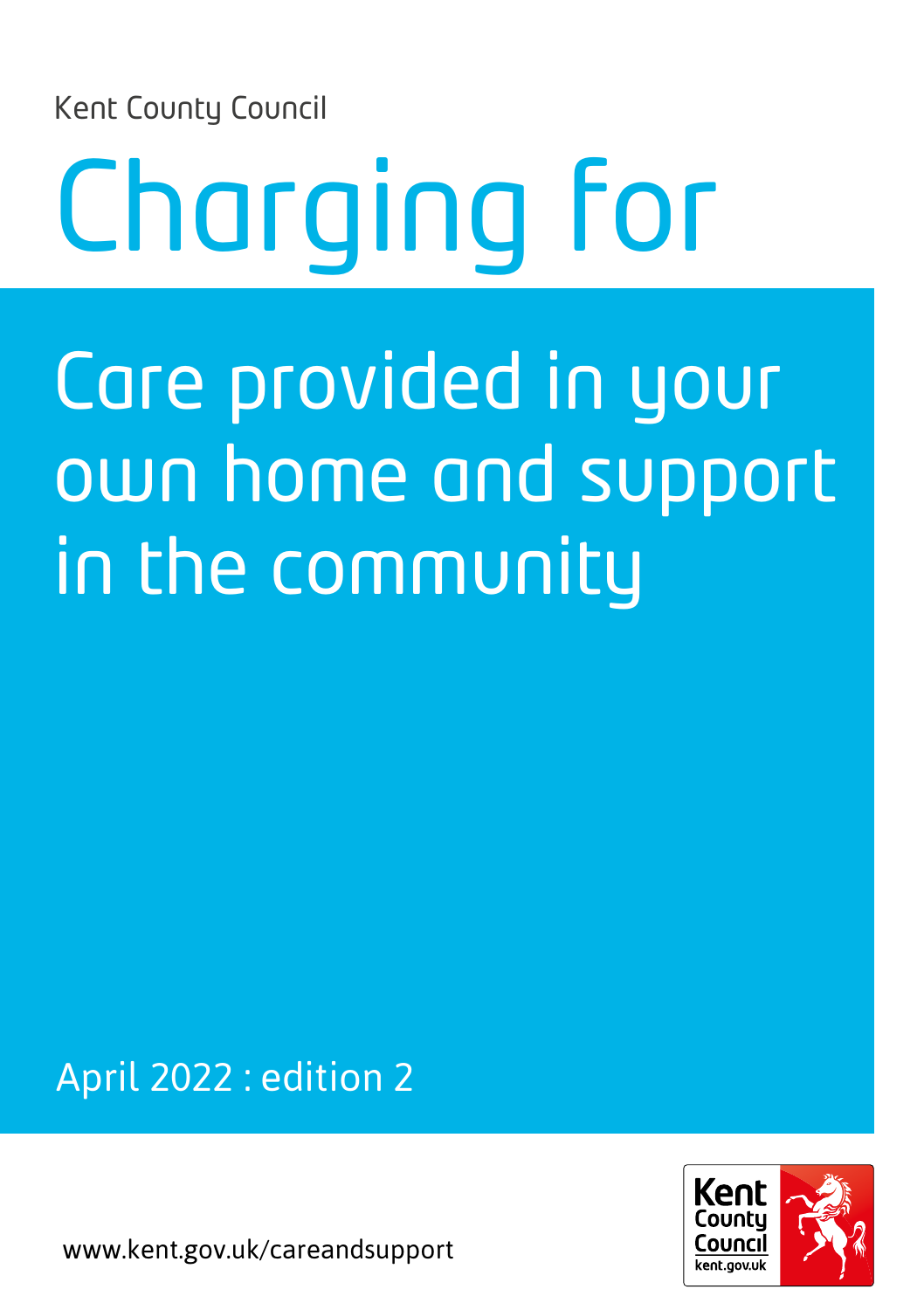## **About this booklet**

This booklet contains information about how Kent County Council (KCC) works out charges for care provided in your own home and in the community.

We make a charge for most of the services we provide. We do this in order to continue to help as many people as possible live safe and independent lives in their own homes.

There are lots of complex rules regarding charges for care in your own home or in the community. Although this booklet covers the key information that you need to know, it doesn't contain all of the rules.

Please speak to us if you would like more information about any of the points covered in this booklet.

This booklet is available in alternative formats and can be explained in other languages.



Telephone: 03000 41 61 61 or Text Relay: 18001 03000 41 61 61

For more copies of this guide please email: socialservicesleaflets@kent.gov.uk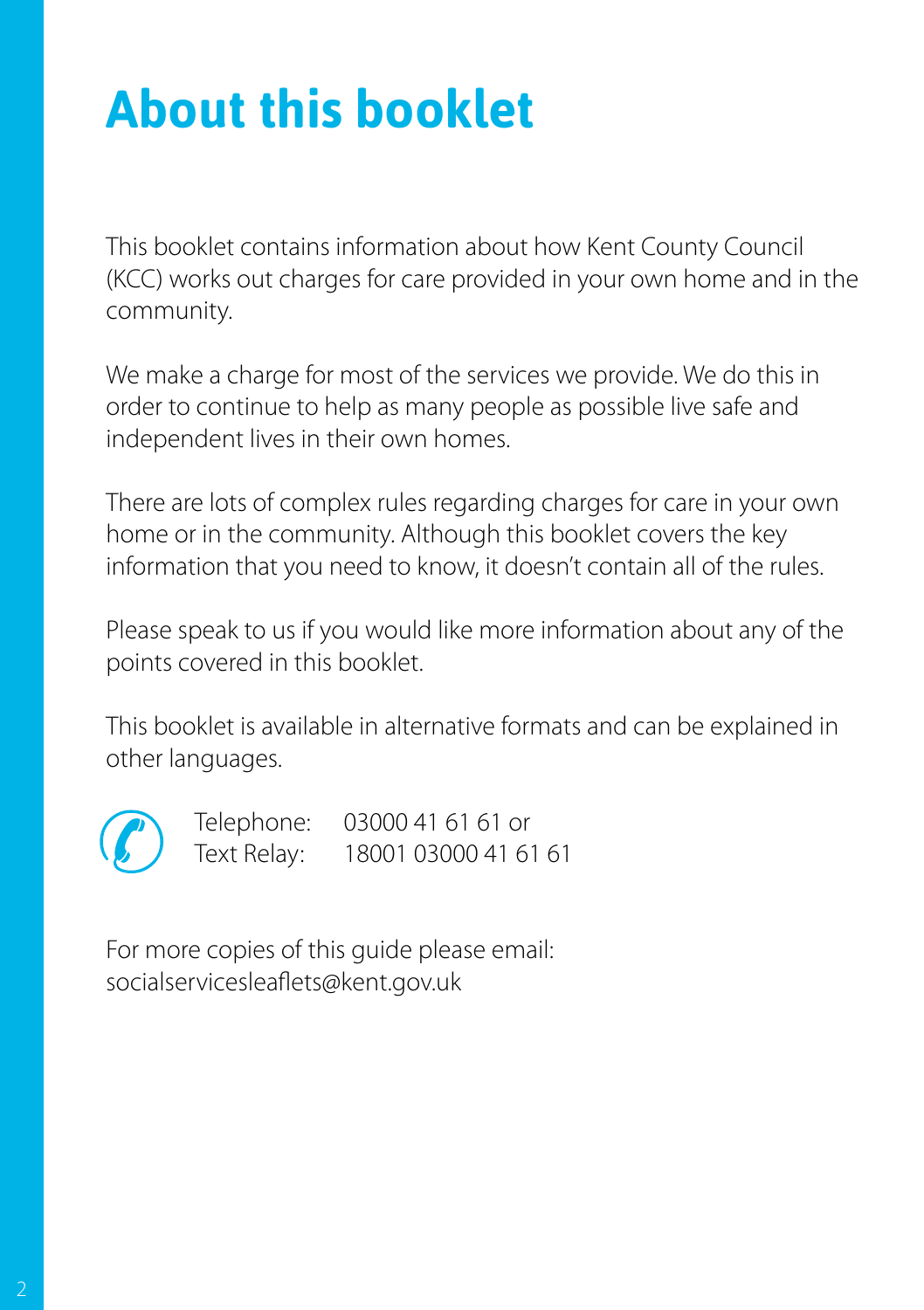## **Contents**

| Part 1 | Which services are chargeable? 4   |
|--------|------------------------------------|
| Part 2 | Working out how much you will      |
| Part 3 | Examples of how we work            |
| Part 4 | Organising your support with<br>15 |
| Part 5 | Paying for support services<br>17  |
| Part 6 | Disability related expenditure19   |
| Part 7 | Your questions answered<br>21      |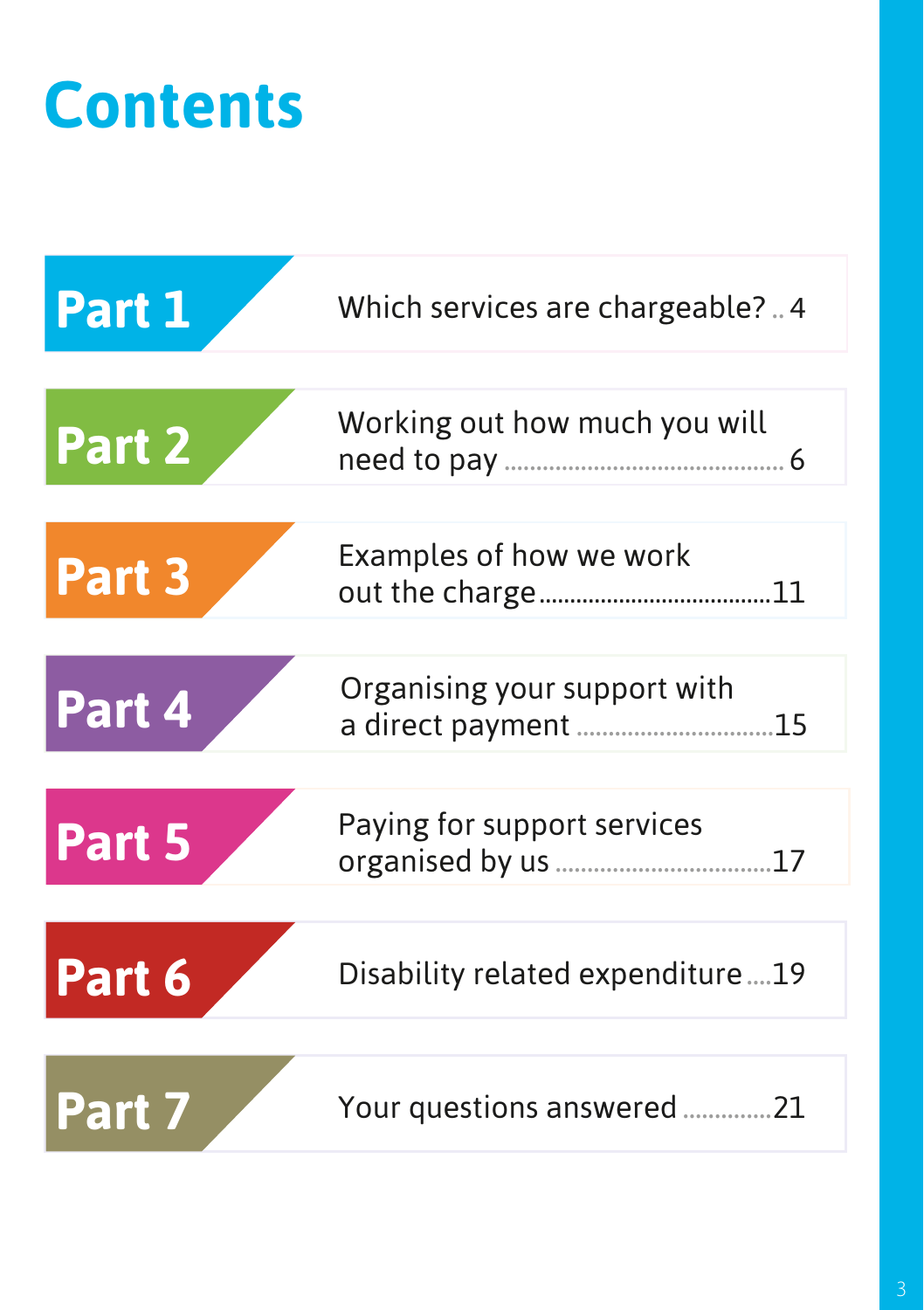### **Which services are chargeable?**

Most of the care and support services that we provide are chargeable.

This means that if you need these services, we will look at your finances to see how much you can pay, if anything, towards the cost.

#### These services include:

- Care workers, to provide assistance with tasks at home and away from the home like washing and dressing
- Most day care services<sup>1</sup>
- Support in the community
- Kent Shared Lives provides eligible individuals the opportunity to stay in the homes of recruited, trained and approved hosts and their families who live in the community. This can be for a long or shortterm basis or day support depending on assessed need
- Meal services
- Care and support in extra-care housing settings.

<sup>1</sup> Some day care services are funded through grants, and are free of charge.

Some of the other services that we provide are not chargeable.

#### These services include:

- Information and advice
- **Advocacy**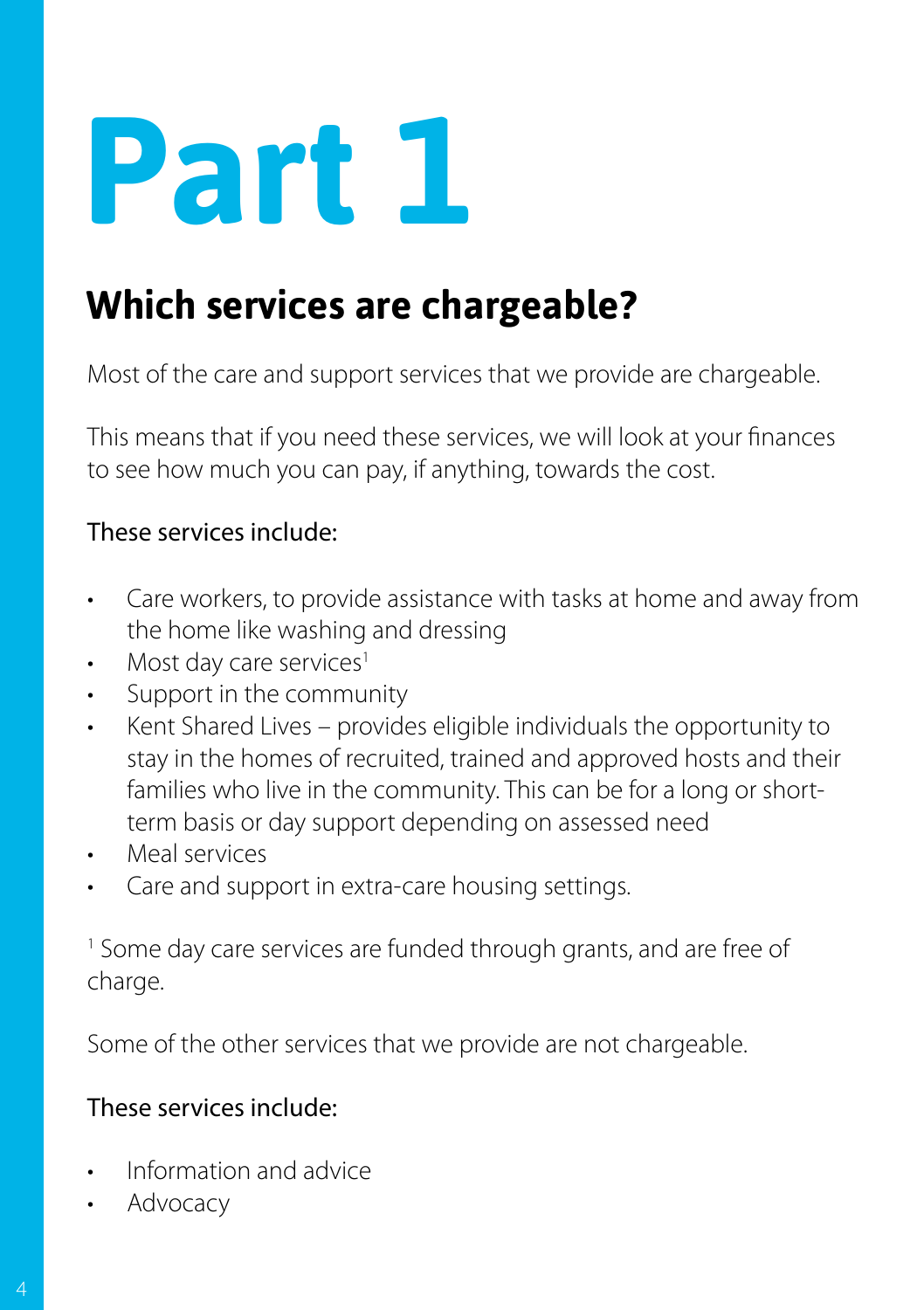- Assessing your needs and finances
- Equipment to help you around the house<sup>2</sup>
- A short-term intensive care service which helps you to learn or relearn how to manage daily tasks for yourself (called Enablement)
- Intermediate care services which help you get home after a hospital stay - up to a maximum of six weeks
- Sensors that can be installed into your home, and are monitored 24 hours (called Telecare)
- Employment services funded by KCC
- Some of the services we provide are not listed here. Please speak to us if you would like more information on these.

After care services for people who have been discharged from hospital having been detained under the Mental Health Act do not pay for those services provided under Section 117 of the Mental Health Act.

A person can have some needs which do not relate to or arise from their mental health condition and might have to pay. For example, after a fall, a person develops a need requiring physical assistance

<sup>2</sup> Up to certain amounts set out by the Government.



**For more information**: ww.kent.gov.uk/careandsupport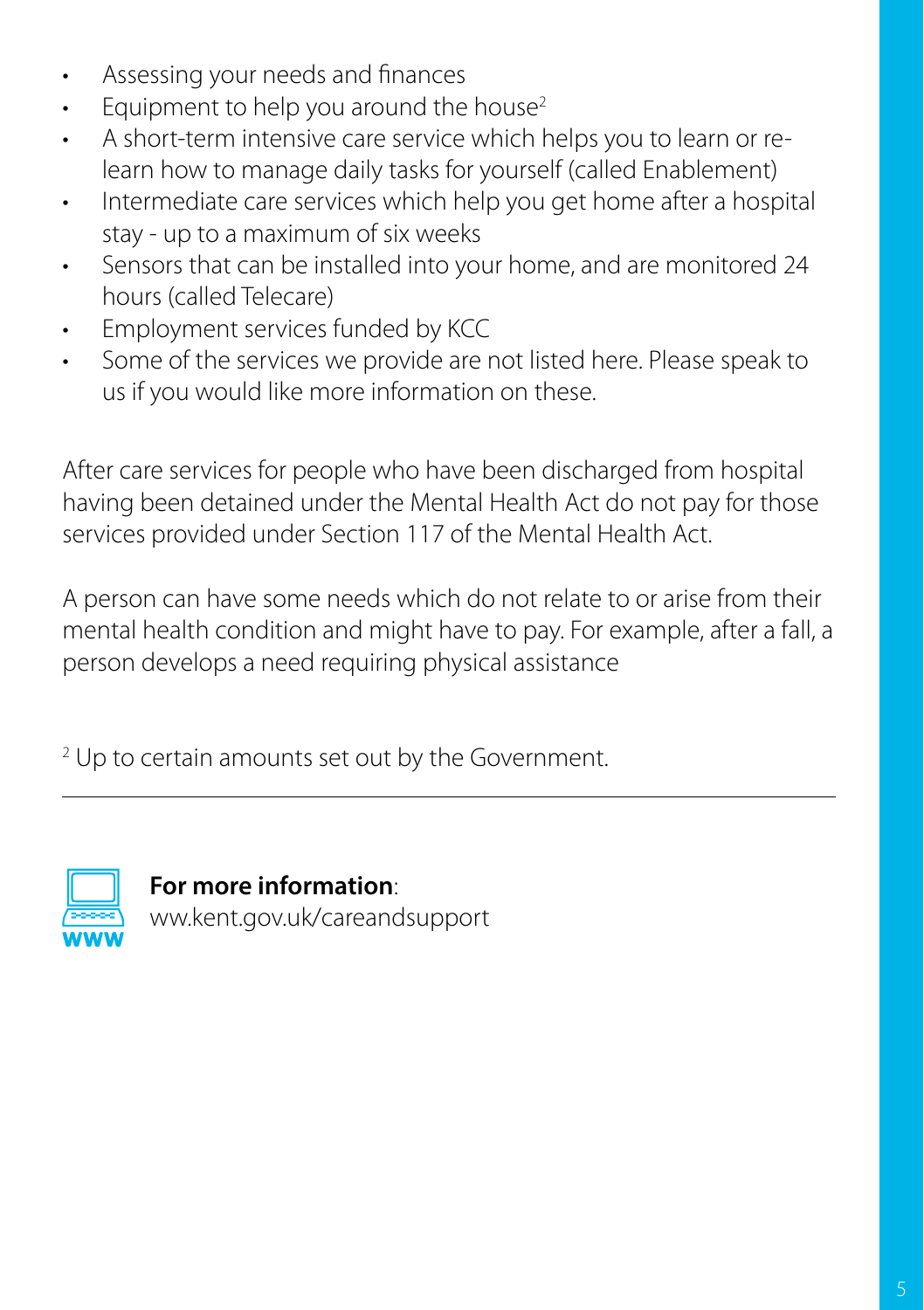#### **Needs assessment**

We assess you to identify what your needs are, what type of support you will need and whether we can provide support for you.

#### **Eligibility**

We decide whether you are eligible for support from us based on guidelines set by the Government.

If you are not eligible for support we will tell you why and about other organisations that can support you.

# **Part 2**

## **Working out how much you will need to pay**

#### **STEP 1 : Needs assessment**

Looking at your needs

In order to find out how we can best support you we will carry out a needs assessment over the telephone or face to face.

The assessment is an opportunity for you to tell us about your situation and discuss your care needs. This helps us to understand things from your point of view. It will also help us to identify if you are eligible for care and support from us. If you are not **eligible**, we will let you know about other organisations that can help you. Any assessment that we do will be free of charge.

Following your needs assessment your social care contact will ask you to read and sign a letter which tells you we will undertake a financial assessment to tell you how much you will pay towards the cost of your care if KCC provides you with assistance for the cost of your care.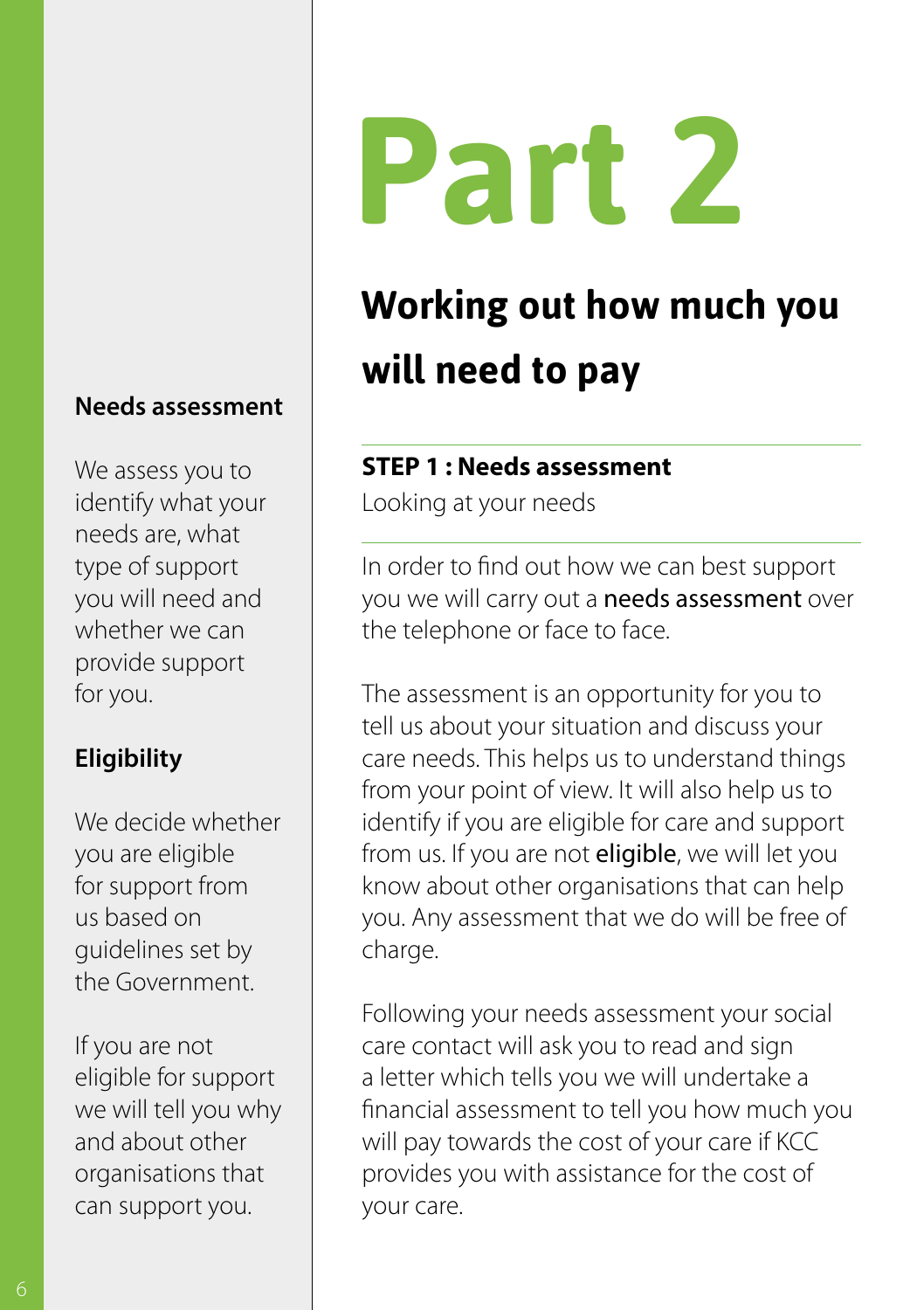#### **STEP 2 : Personal budget**

The total cost of your care

If we are able to support you, we will then work out your personal budget.

Your personal budget is the total amount that we think it will cost to buy the care services you need. Initially, this figure will be an estimate and is called your estimated personal budget. We will confirm the final amount after we agree your care and support plan.

If you are living in an extra-care housing schemes, your personal budget will always include an amount for the 24 hour a day emergency cover they provide. This will be added to the cost of any regular care and support you receive.

If you are in a Shared Lives service, we will work out the cost of the care and support you receive in a specific way. Your social care contact will be able to explain this to you.

#### **STEP 3: Financial assessment**

What happens?

Once we have agreed the total cost of your care and support, we will work out how much you will be required to contribute towards the cost  $\bigcap$  it.

Your charge will be against the total cost of your care and support (i.e. the cost of all chargeable services you receive added together). We do this by carrying out a financial assessment which is means tested.

A financial assessment looks at your capital and your weekly income to see how much you can pay towards the cost of your care.

If you give away money or capital assets to avoid paying for your care this is seen as 'Deprivation of Assets' and will mean the assessment of how much you can afford to pay will still include the value of the assets that have been given away.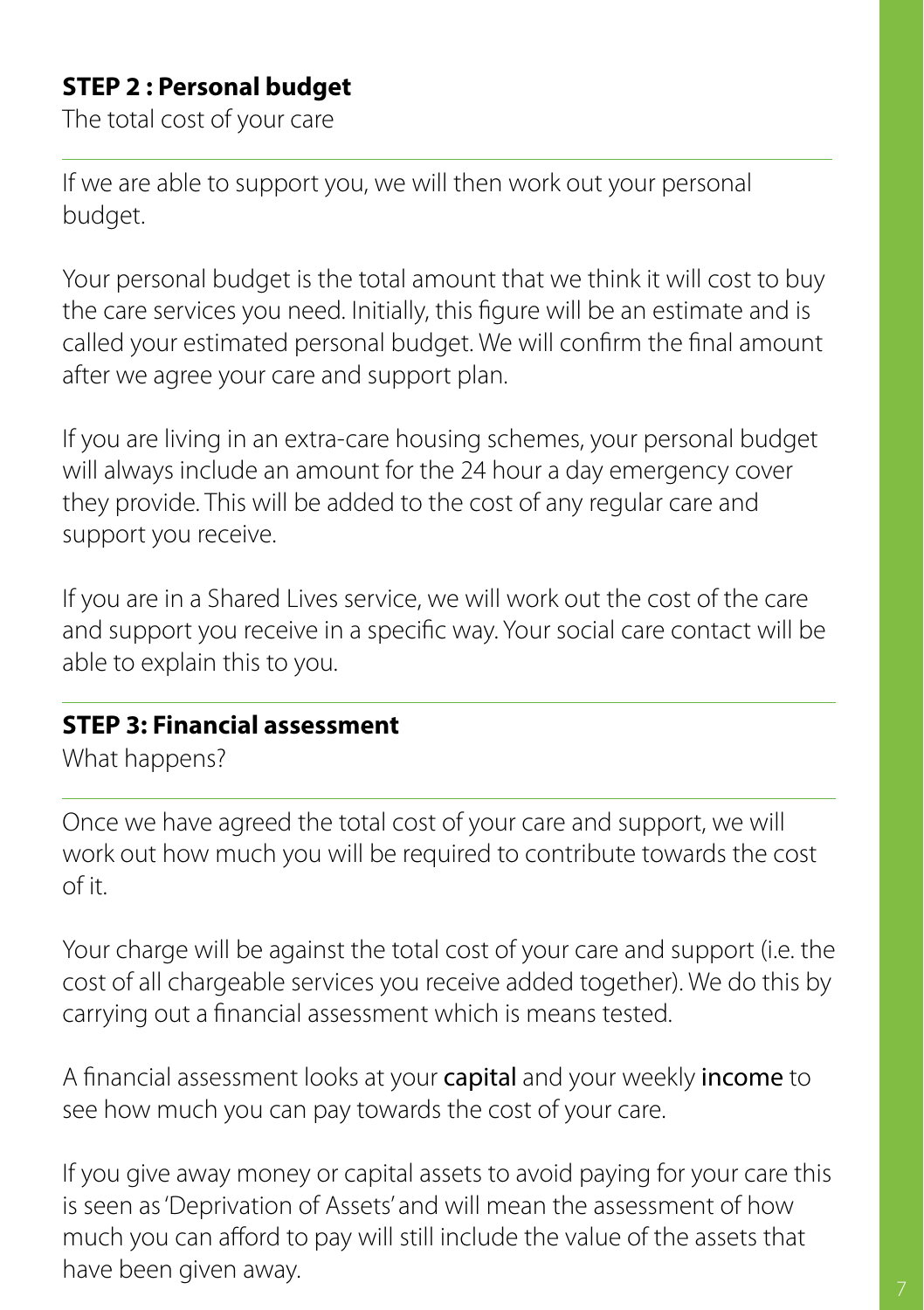We will discuss the circumstances, reasons given and timing around the giving away of the money or capital assets with you and decide if you could have reasonably foreseen your need for care and support at the time you gave away the money or capital assets and was it done for the sole or main purpose to reduce the amount you are charged towards your care or to be eligible for support from us sooner than expected.

In some circumstances, we can legally ask the person who was given the money or capital assets to pay some or all of your care costs.

Your capital includes most savings and investments including the value of any second properties/land but not the home that you live in (see step 4).

Your income includes most pensions and benefits, and any other money you may have coming in, and an assumed level of income from any savings and investments (see step 4).

The financial assessment is carried out by one of our Finance Assessment Officers and may take place in your home or over the telephone.

If we already hold your financial information from a previous financial assessment or where your income and capital has already been verified by the Department for Work and Pensions, we can complete the financial assessment without needing to contact you or your representative.

Your Finance Assessment Officer will also tell you about the kinds of benefits you are able to claim. You will need to claim all of these benefits. When we work out your contribution, we will assume you have this income and take it into account. After we have completed your financial assessment, we will write to you to give you information about what you need to pay.

All charges are reviewed on an annual basis. If your income, benefits, pension, savings or investments change you will need to tell us as soon as possible.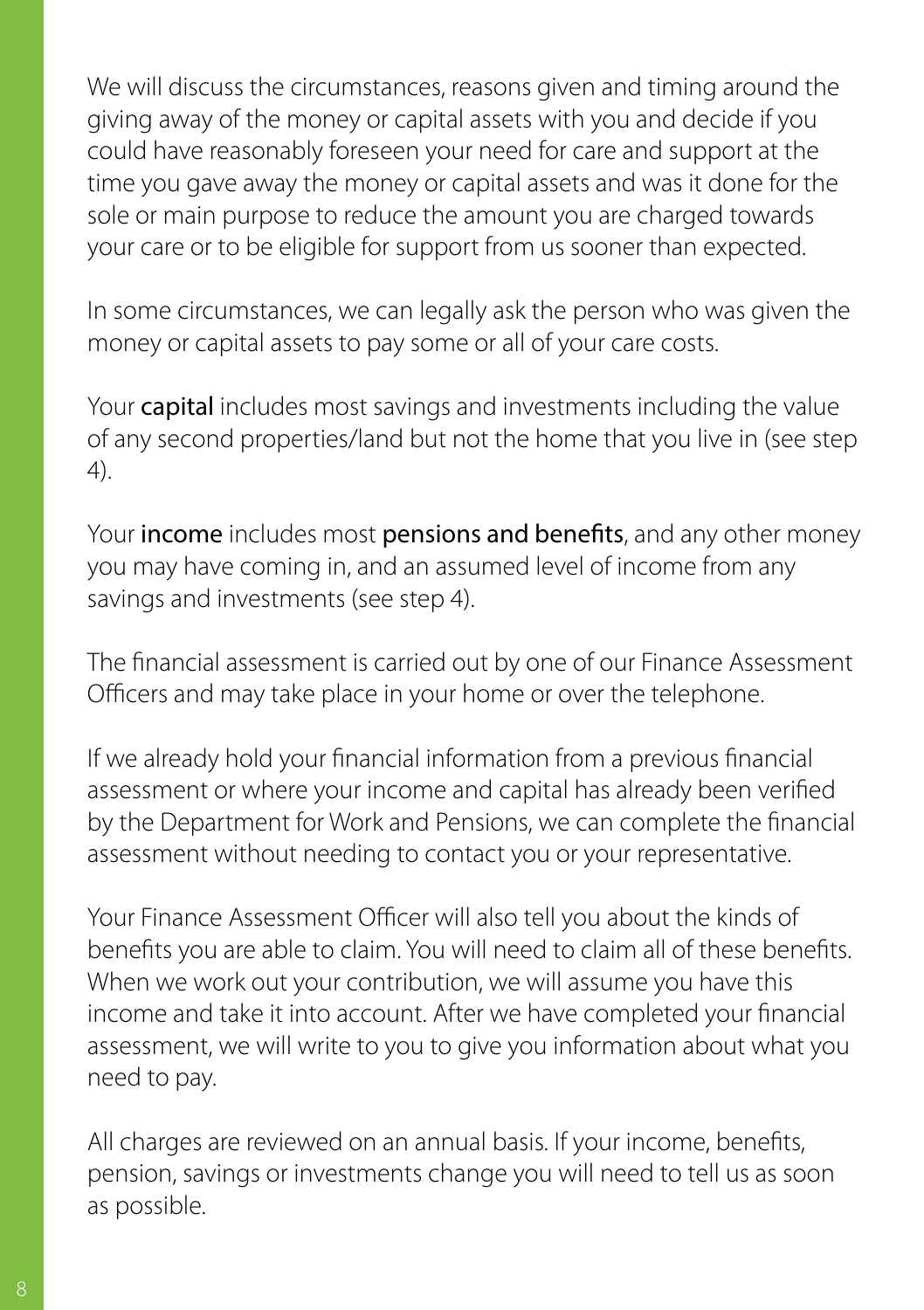If you do not tell us about changes in your financial circumstances, which meant we were undercharging you, we may backdate to the date the charge increase would have applied.

#### **STEP 4: Financial assessment**

How much do I need to pay?

First, we will look at how much capital (savings, investments etc.) you have. If you have over £23,250 in capital or you choose not to disclose your financial information you will not qualify for any financial assistance and then you will need to pay the full cost of your care directly to your chosen provider.

Please note: When we look at your capital we do not include the value of the home that you live in.

However, if you have over £23,250 in capital or you choose not to disclose your financial information you can ask us to arrange the delivery of your care and contract with the provider on your behalf. We will charge an annual arrangement fee of £119.51 in order to pay for the administration associated with accessing care through us. This will be paid in weekly instalments (£2.29 per week) and will be added to the cost of any regular care and support you receive.

If you have less than £23,250 in capital, then we will look at your weekly income to see how much you can afford to contribute to the cost of your care and support. Your weekly income includes most pensions and benefits.

In addition to your weekly income, if you have capital between £14,250 and £23,250, we will add your weekly income to an assumed income of £1 per week for every £250 (or part of £250) over £14,250. (This is called a tariff income).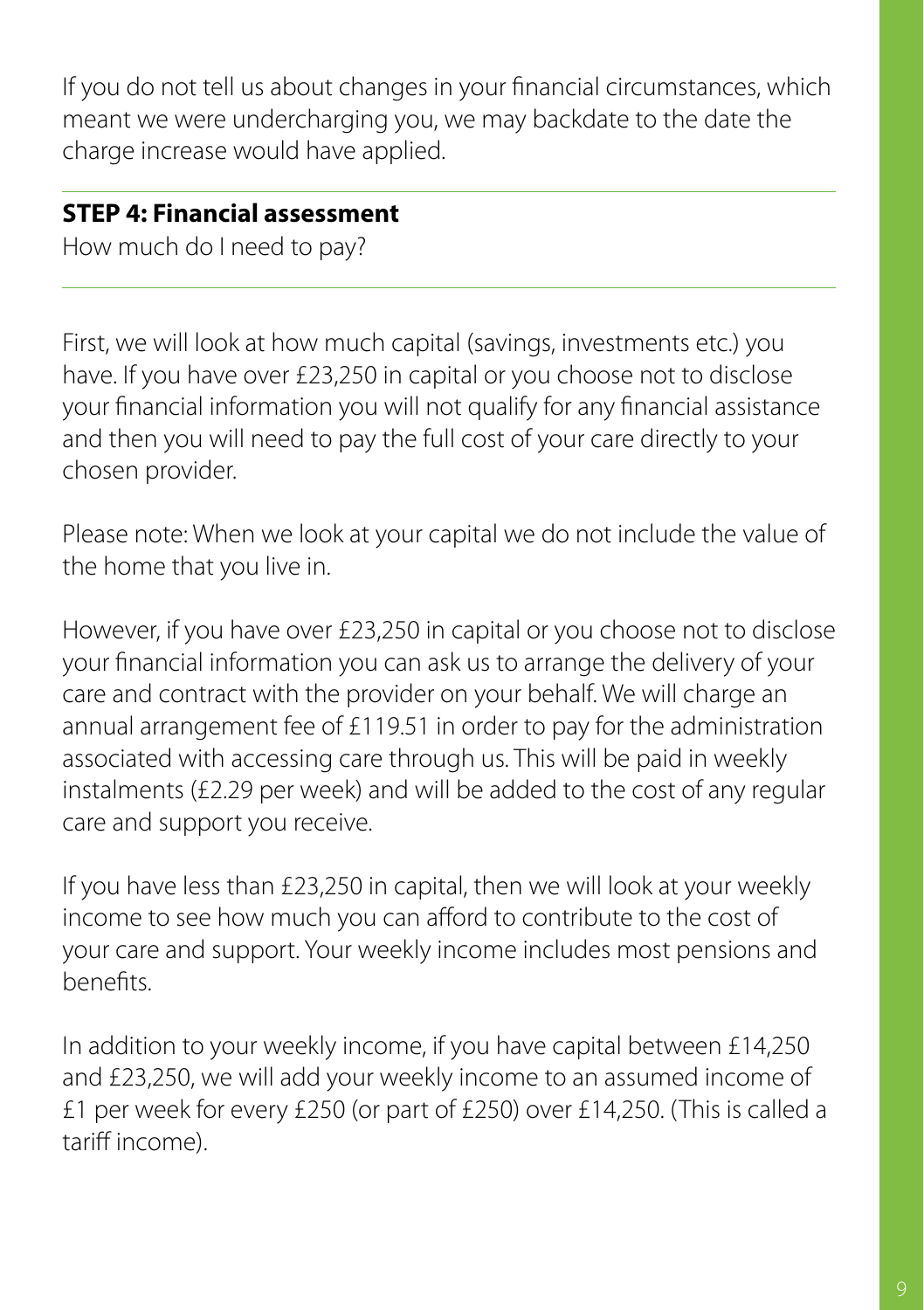For example, if you have £17,250 in savings this means that:

|                           | £3,000  |
|---------------------------|---------|
| Minus Lower Capital Limit | £14,250 |
| Your savings              | £17,250 |

 $\textbf{\texttt{13.000}} \div \text{£}250 = \textbf{\texttt{112}}$ . This means we would take into account an additional £12 on your weekly income based on your savings.

We will add up all the income that we are allowed to take into account. However, there will be certain parts of your income that we will not take into account. These include:

- An amount called the Minimum Income Guarantee (MIG) (this is an amount specified by the Department of Health in order to meet daily living costs such as food and utilities)
- Income used to pay certain housing costs
- A standard amount of £17 a week for disability related expenditure (see page 20 for more information).

We will then be left with an amount of income which you can use to pay towards your support. We call this your maximum ability to pay. In some cases, this amount will be zero - which means that you will not have to pay anything towards the cost of your support.

Once we have worked out your income, we will then charge you whichever is less out of the following two amounts:

- Your maximum ability to pay 100 per cent of your available income or
- The total cost of your care and support: the value of your Personal Budget

If you are assessed as able to pay the full cost of your care then you may be asked to pay for your care directly to the provider.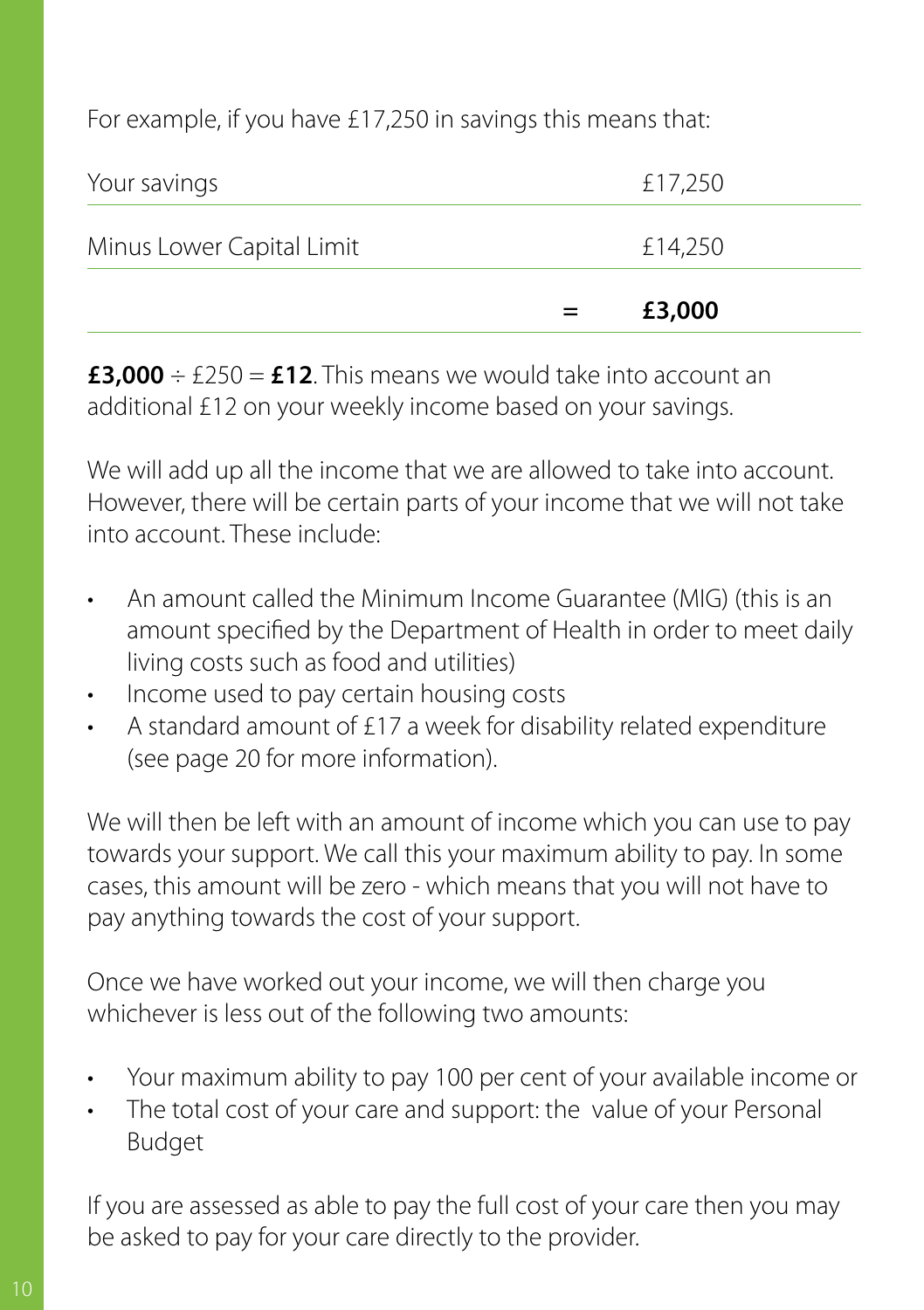l,

### **Examples of how we work out the charge**

|                                 | John                                                                                                                                  |
|---------------------------------|---------------------------------------------------------------------------------------------------------------------------------------|
|                                 | Following a fall John has broken his hip.                                                                                             |
|                                 | He is assessed and needs two carers to visit twice a<br>day to help him manage his daily tasks.                                       |
|                                 | These visits cost £250 a week                                                                                                         |
| <b>Financial</b><br>Assessment: | John has savings of £47,000<br>If someone has savings over £23,250 we will not be<br>able to give them a contribution.                |
|                                 | This means John will need to fund the cost of<br>his support himself. We can offer him advice and<br>guidance if he would like us to. |
|                                 | John contributes<br>£252.29<br>This includes the £2.29 per week arrangement fee.                                                      |
|                                 |                                                                                                                                       |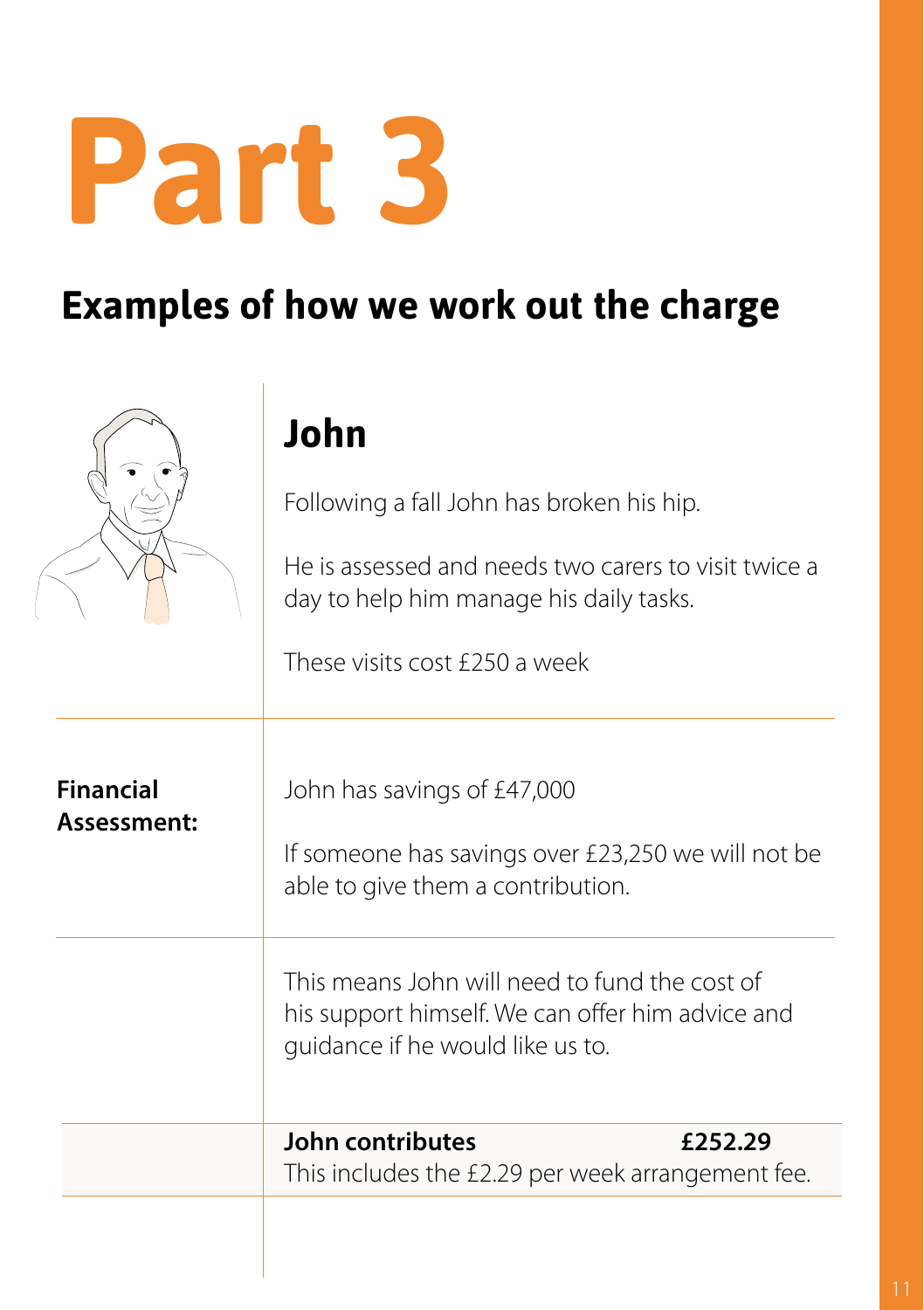|                                    | <b>Iris</b>                                                                                                                                         |                                                       |  |
|------------------------------------|-----------------------------------------------------------------------------------------------------------------------------------------------------|-------------------------------------------------------|--|
|                                    | Iris has been assessed as needing care.<br>She has a carer who visits her twice a day to<br>support her to get washed and dressed.                  |                                                       |  |
|                                    | These visits cost £190 a week.                                                                                                                      |                                                       |  |
|                                    | Iris has savings of £17,000                                                                                                                         |                                                       |  |
| <b>Financial</b><br>Assessment:    | This is less than £23,250 which means we will<br>look at her weekly income to work out her<br>contribution towards her support costs.               |                                                       |  |
| Her income                         | <b>Retirement Pension</b><br>Occupational Pension<br>Attendance Allowance<br><b>Guaranteed Credit</b><br>Savings Credit<br>П<br>Income from savings | £141.85<br>£12.45<br>£61.85<br>£83.70<br>£5.90<br>£11 |  |
|                                    | Total income                                                                                                                                        | £316.75                                               |  |
| What KCC disregards<br>from income | Minimum Income Guarantee 2<br>Disability related expenditure<br>Savings Credit<br><b>Total disregards</b>                                           | £194.70<br>£17<br>£5.90<br>£217.60                    |  |
|                                    | Total income<br>Total disregards<br>What's left                                                                                                     | £316.75<br>£217.60<br>£99.15                          |  |
|                                    | Visits cost a week                                                                                                                                  | £190.00                                               |  |
| <b>Summary</b>                     | <b>Iris contributes</b>                                                                                                                             | £99.15                                                |  |
|                                    | <b>KCC</b> contributes                                                                                                                              | £90.85                                                |  |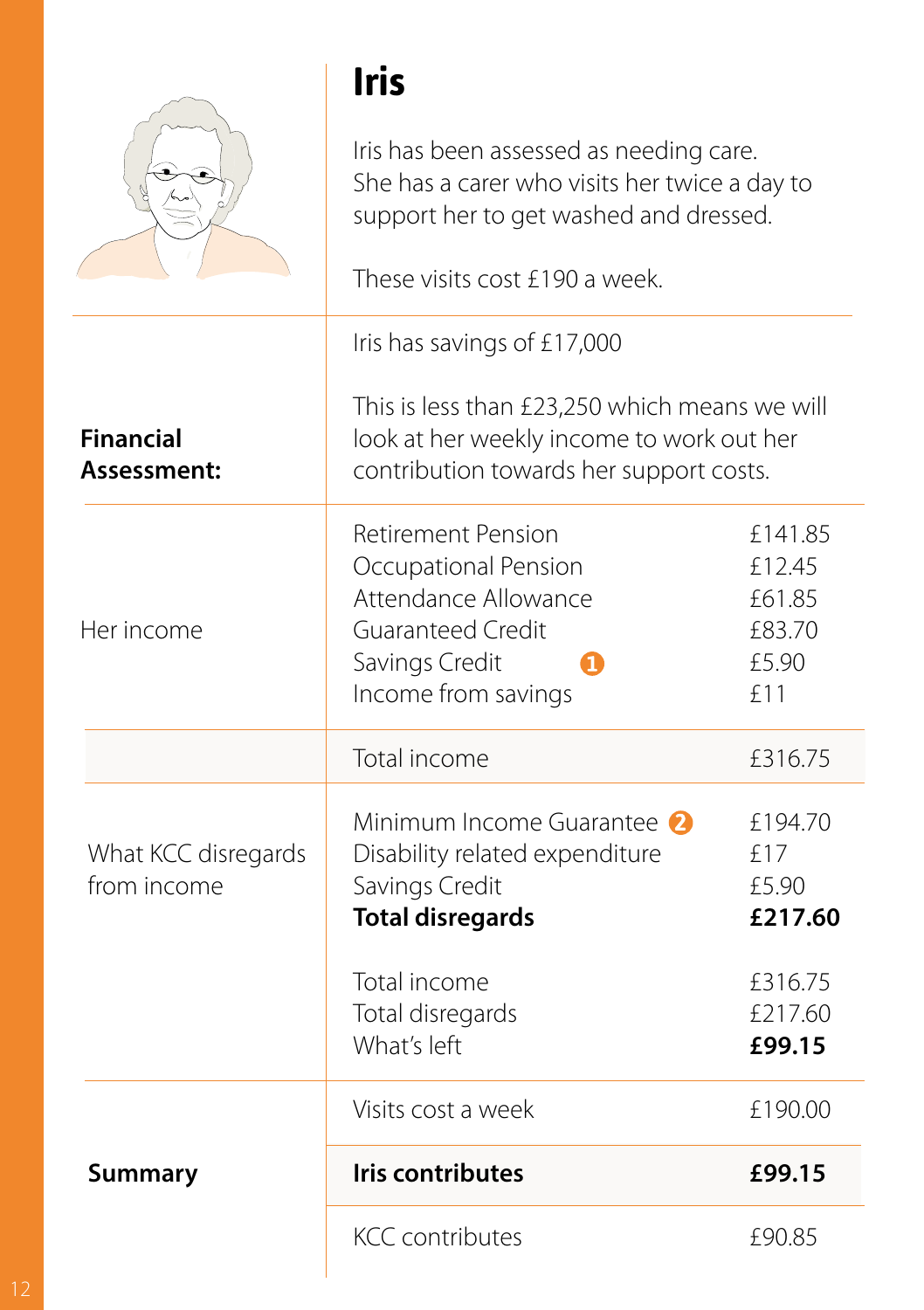|                                    | <b>Martin</b>                                                                                                                             |                                      |
|------------------------------------|-------------------------------------------------------------------------------------------------------------------------------------------|--------------------------------------|
|                                    | Martin has been assessed as needing care.                                                                                                 |                                      |
|                                    | Martin requires support in some daily living<br>tasks and needs a carer to visit every morning<br>and two evenings a week to support him. |                                      |
|                                    | These visits cost £180 a week                                                                                                             |                                      |
| <b>Financial</b>                   | Martin has savings of £3000                                                                                                               |                                      |
| Assessment:                        | This is less than £23,250 which means we will<br>look at his weekly income to work out his<br>contribution to his support costs.          |                                      |
| His income                         | <b>Employment Support Allowance</b><br>Personal Independence Payment                                                                      | £204.75<br>£61.85                    |
|                                    | Total                                                                                                                                     | £266.60                              |
| What KCC disregards<br>from income | Minimum Income Guarantee<br>Disability related expenditure<br><b>Total disregards</b><br>Total income                                     | £156.00<br>£17<br>£173.00<br>£266.60 |
|                                    | Total disregards<br>What's left                                                                                                           | £173.00<br>£93.60                    |
|                                    | Visits cost a week                                                                                                                        | £180.00                              |
| <b>Summary</b>                     | <b>Martin contributes</b>                                                                                                                 | £93.60                               |
|                                    | <b>KCC</b> contributes                                                                                                                    | £86.40                               |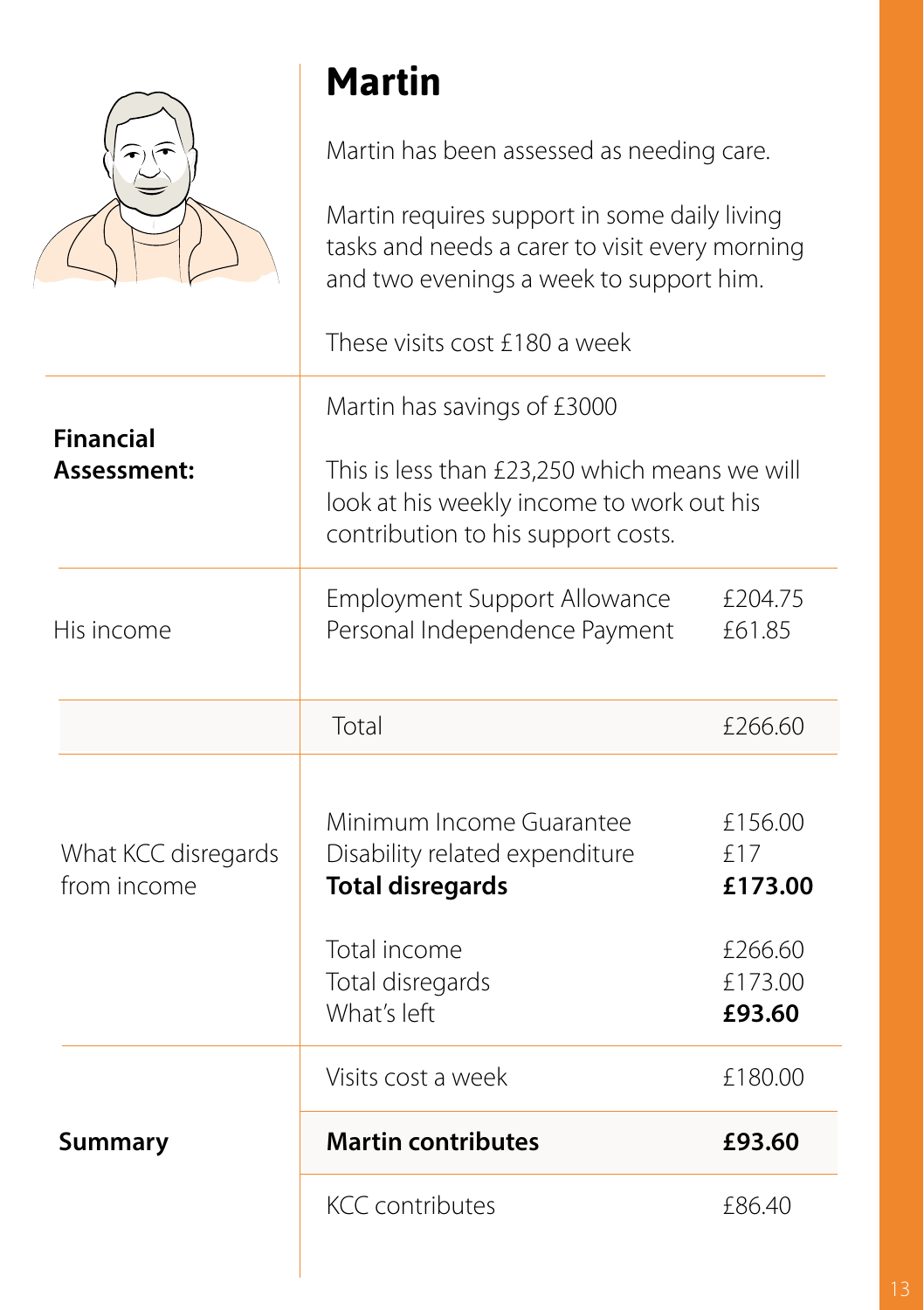### **Explanations**



Assumed income from savings

If you have capital between £14,250 and £23,250 we will apply a tariff income. This assumes that for every **£250** of capital or part thereof you are able to afford to contribute £1 per week towards the cost of your care. This will be added to your weekly income when assessing your weekly charge.

In example 2 Iris has £17,000 in savings this means that:

|                           | $\mathbf{r} = \mathbf{r}$ | £2,750  |
|---------------------------|---------------------------|---------|
| Minus Lower Capital Limit |                           | £14,250 |
| Iris' savings             |                           | £17,000 |

**£2,750** is 11 x £250, so the assumed income from savings is £11.

This means that we would add an additional £11 to her weekly income based on her savings.

For more information about disability related expenditure see page 20.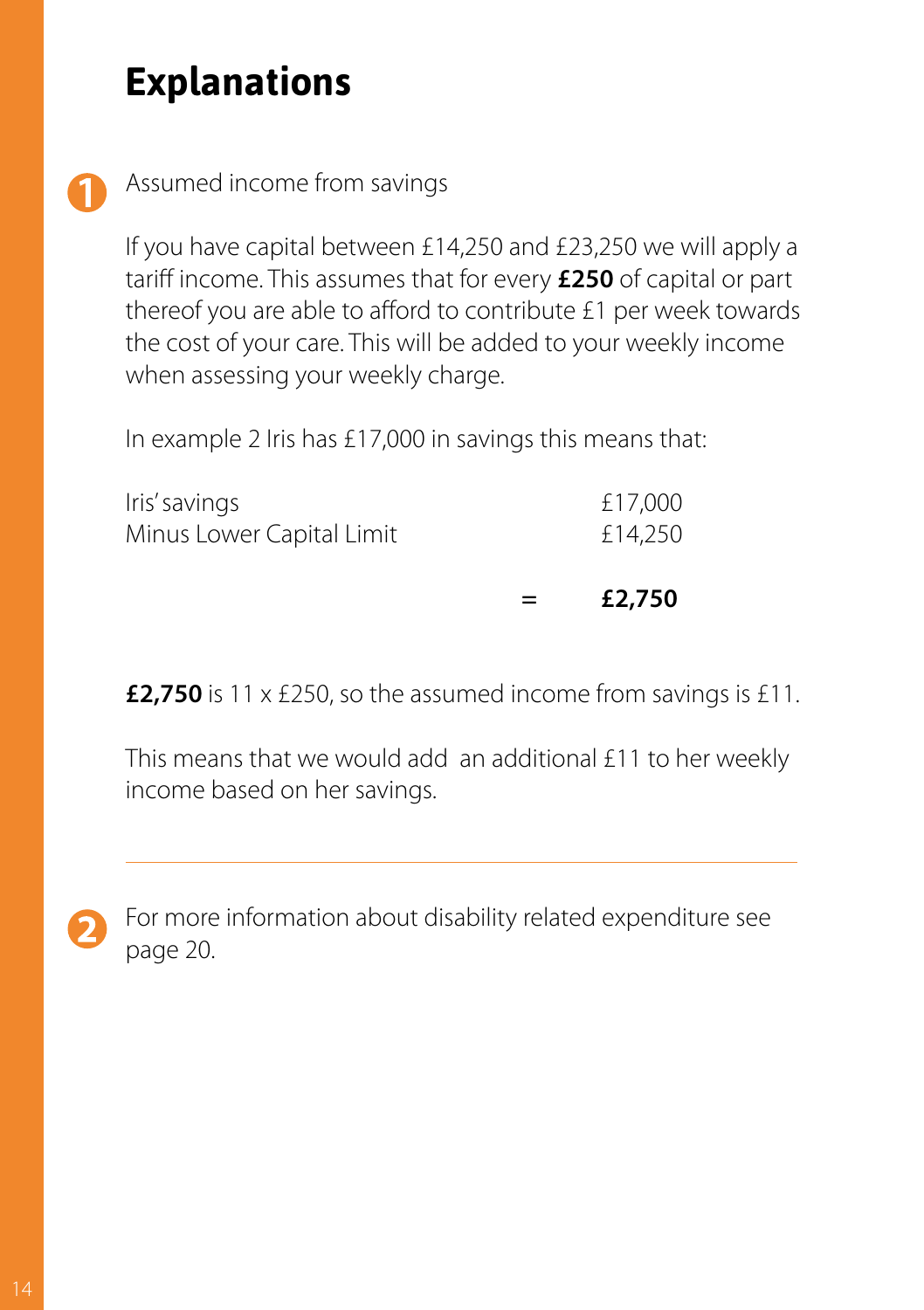## **Organising your support with a direct payment**

If your financial assessment shows that you need us to help you to pay towards the cost of your care and support you can take this money as a direct payment.

Direct payments are regular payments that we make to you (or your carer) so that you can arrange, manage and pay for your care and support yourself.

Direct payments mean you will have more freedom in choosing how your support is provided, who provides your support and when it is provided. This gives you greater freedom, flexibility, and control. We will need to agree with you what you would like to spend the money on, but we aim to give you as much choice as possible.

If you decide to receive a direct payment we will deduct the amount that you have been assessed to contribute towards your care from the amount of money we will pay you.

For example, we have worked out that the support you need will cost £60 per week.

Our financial assessment shows that you can afford to pay £40 towards the cost of your support based on your income and capital. KCC will pay the remaining £20. If you chose to receive a direct payment, we would pay you the £20 directly.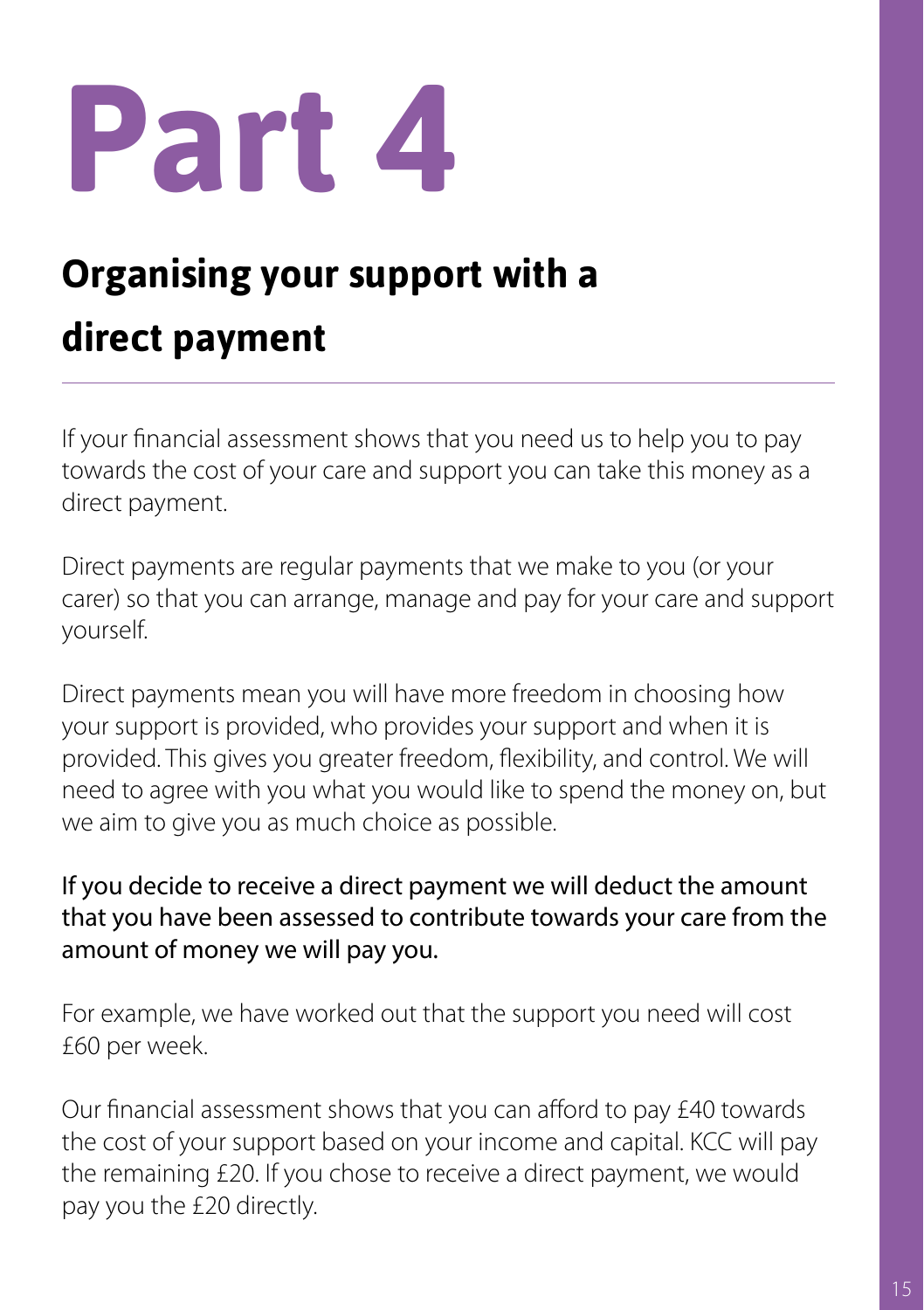You would then be free to arrange your support yourself using your £40 and our £20 contribution and to pay your care providers directly. You will be required to pay your contribution into your Direct Payment bank account or into the Kent Card account.

The best way to receive your direct payment is through the Kent Card. The Kent Card works in the same way as a debit card. You can use the card to pay for your care to the provider online or over the phone. To set up direct payments, speak to your social care contact.

There is a Direct Payment factsheet on www.kent.gov.uk



**Or email**: direct.payments@kent.gov.uk **or phone the Direct Payments Team**: 03000 41 36 00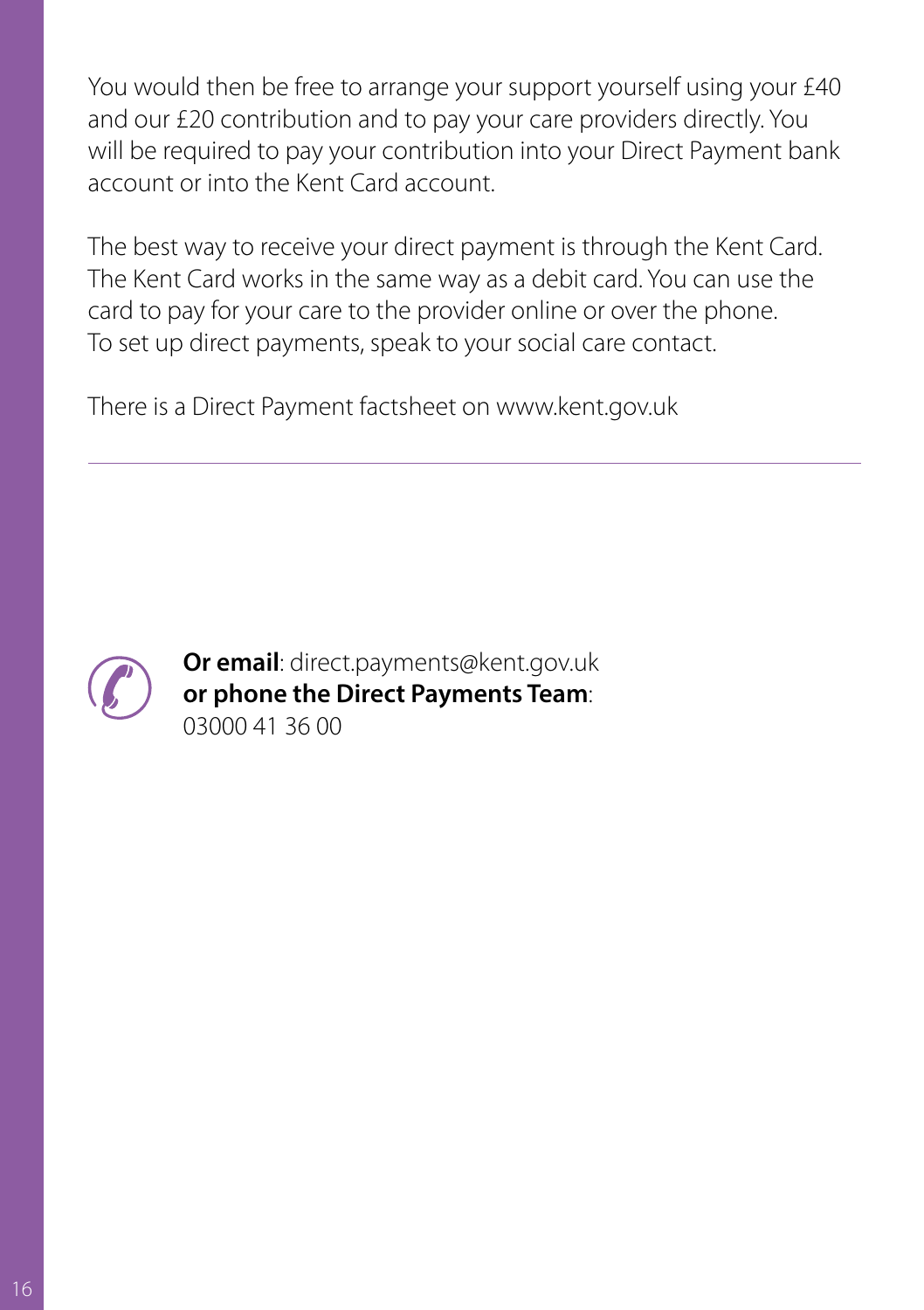### **Paying for support services organised by us**

If you choose not to take a direct payment we can organise your support for you. If we arrange your support you will pay us directly for the services you receive. The amount that you pay will depend on your finances, as explained in part 2. We will work this out during your financial assessment.

You will be sent a Kentcare invoice every four weeks for the care and support you have received. Your first invoice could be for longer than four weeks as there could be a delay in getting your details entered onto the invoice system, or working out how much you can pay towards the costs. You will be expected to pay for your support within 10 days of receiving your invoice.

#### **How do I pay?**

We would prefer that you set up a direct debit. To set up a direct debit, call the Cashiers Team on 03301 65 00 06. If the amount to be paid or the payment date changes, we will let you know via your invoice. We will notify you of the amount and payment date on the invoice that we send you.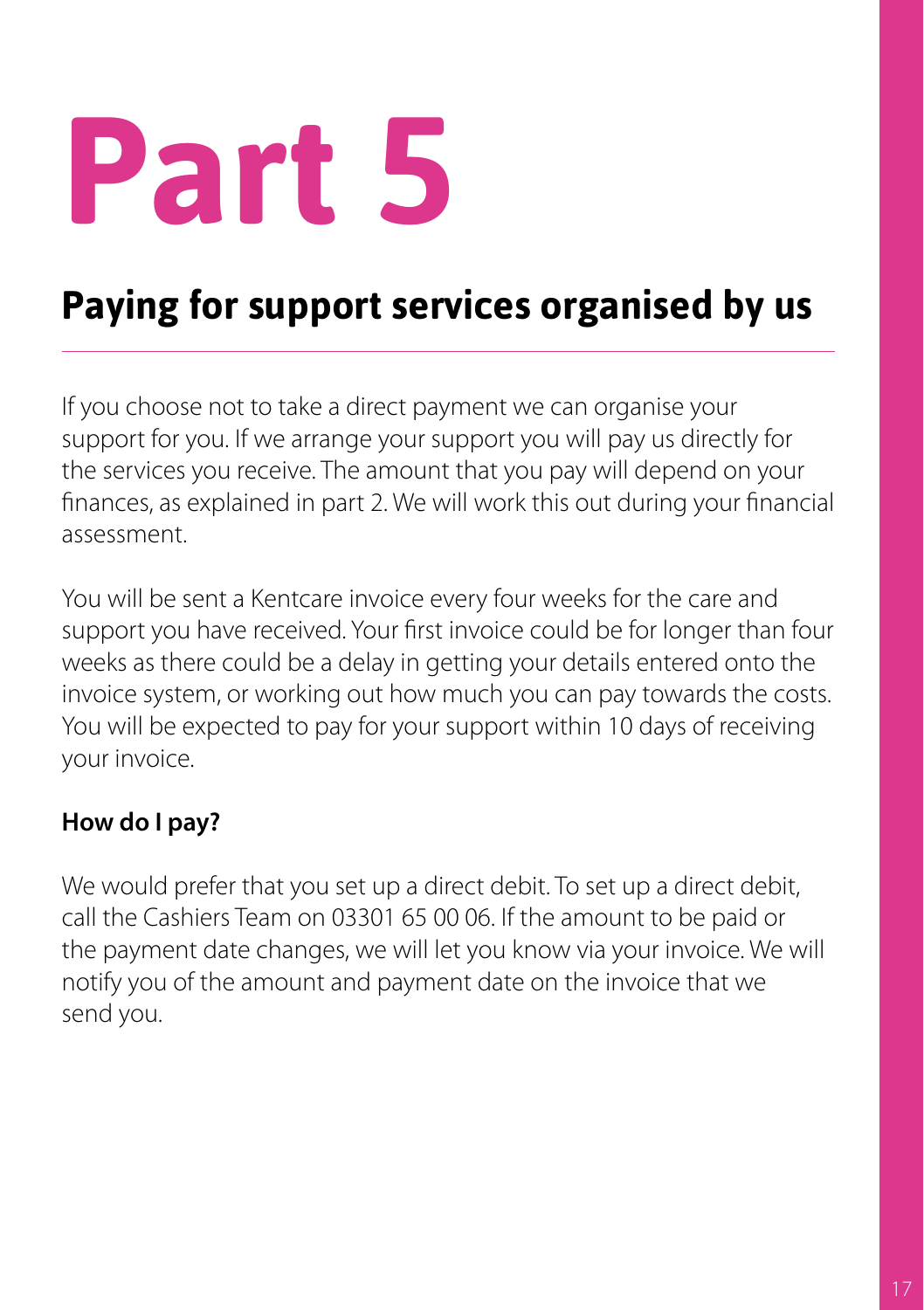#### **You can also pay:**

- Online with your debit card through Santander's Bill Pay. If you haven't used Bill Pay before, you will need to register
- Online by transferring money from your own online bank account to KCC. The sort code is 60-60-08 and account number is 00100013. Please give your invoice number as a reference with the Giro slip at a post office or bank
- By post send cheques made payable to "Kent County Council" to the address on the back of your invoice. Please send the counterfoil from the bottom of your invoice with your cheque. Please do not send us cash through the post
- By telephone Pay with a credit or debit card by telephoning the Cashiers Team on 03301 65 00 06, between the hours of 9am and 5pm, Monday to Friday. Please have your card and invoice number ready.



If you have any questions about your invoice, please telephone us on 03000 416 464.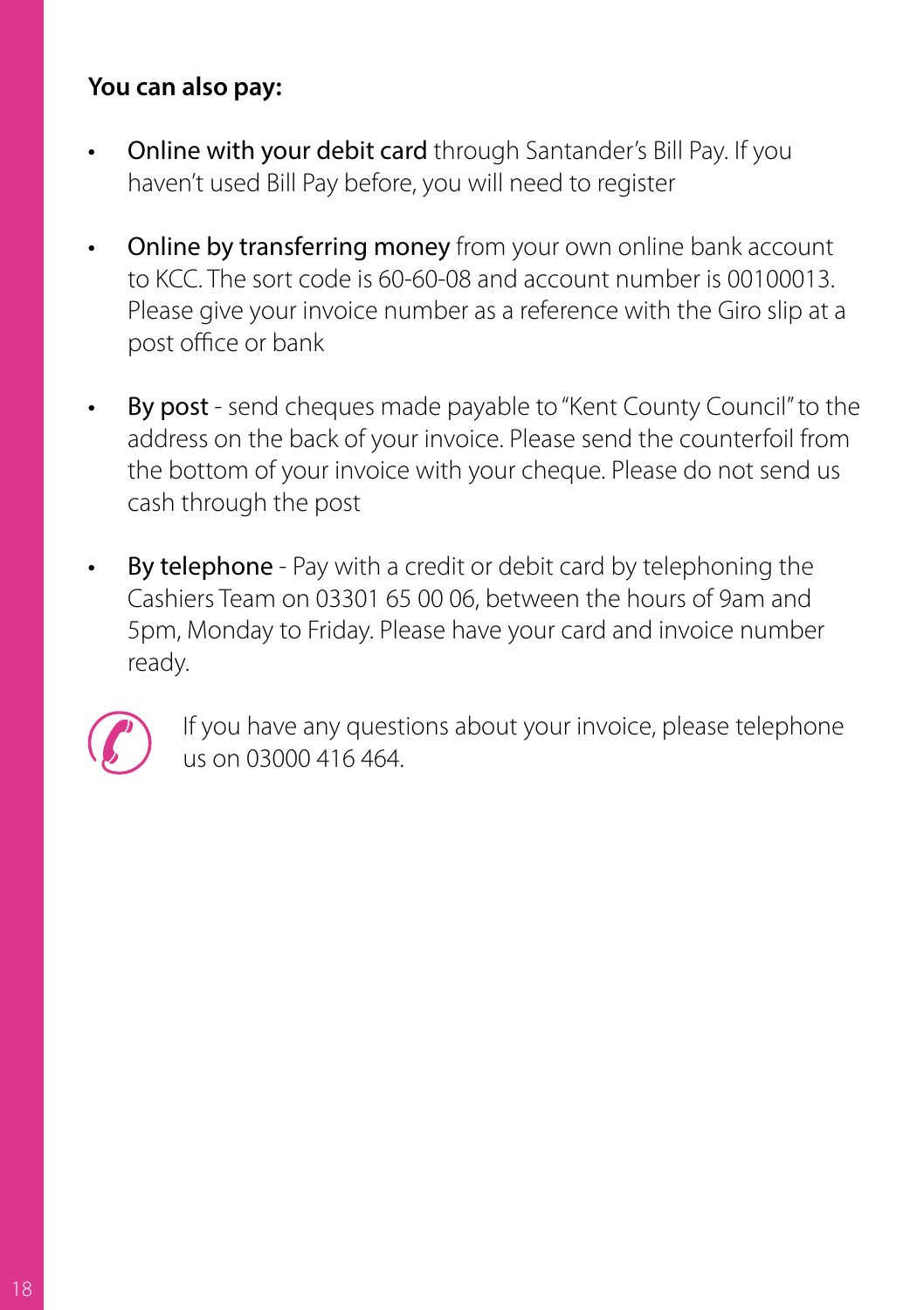### **Disability related expenditure**

Sometimes, a person with a disability or illness may find that because of their disability they need to spend more money each week than a person without a disability.

For example, this could be because they use extra electricity to charge an electric wheelchair, special clothing or footwear, or have extra dietary needs.

Disability related expenditure is the extra money that you need to spend each week, on costs that are specifically related to your disability.

When working out how much you can afford to pay, we will make a standard allowance of £17 to cover any disability related expenditure you may have.

If you believe you have disability-related costs of more than £17 you can ask for an individual assessment, provided you receive a disability benefit.5

This is a more detailed assessment, which works out how much extra money you need to spend because of your disability. We call this a Disability Related Expenditure Assessment. You will need to provide us with evidence, for example bills, invoices, receipts, contracts, bank statements of the extra expense.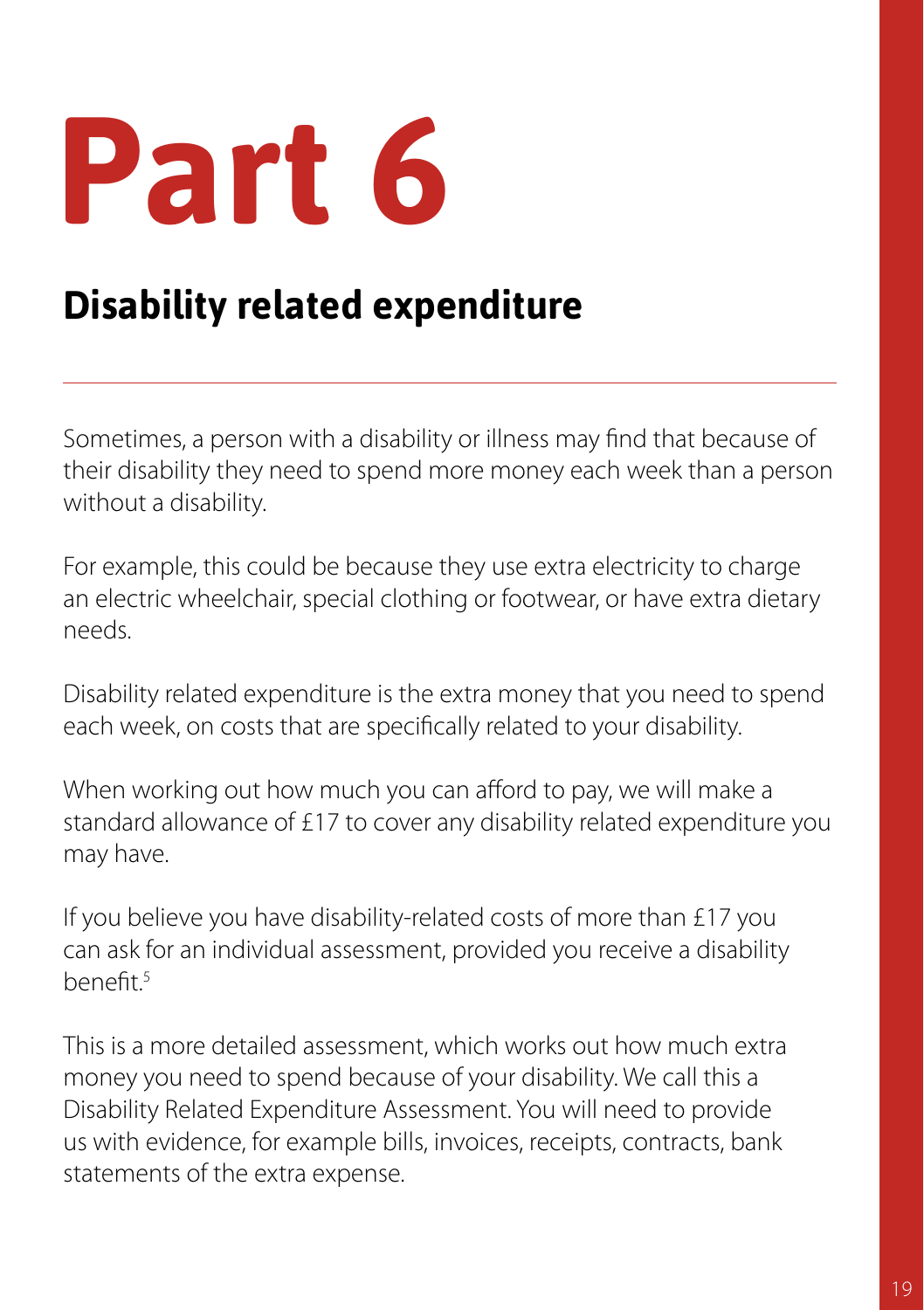If the assessment shows that you need more than £17 a week for disability related expenditure, we will be able to make this extra allowance. If the assessment shows that you need less than £17 a week for disability related expenditure, we will still make the standard allowance amount of £17 per week and ignore from your weekly income.

<sup>5</sup> Disability benefits include: Attendance Allowance, Disability Living Allowance Care Component, Constant Attendance Allowance, Exceptionally Severe Disablement Allowance or Personal Independence Payment.

As you have been assessed as eligible for care and support from us you may be entitled to receive one of these benefits.

For more information visit:



www.gov.uk/disability-benefits-helpline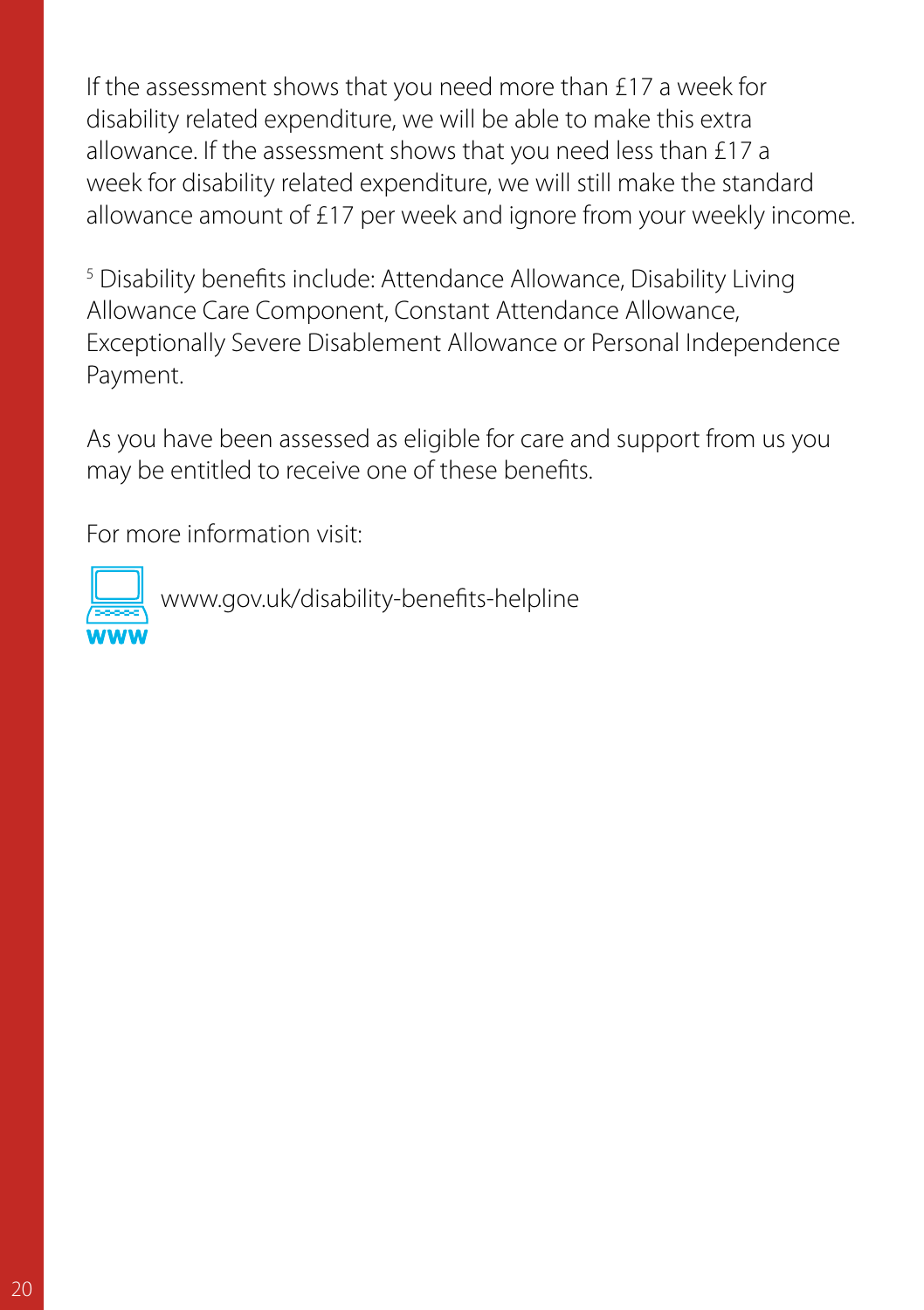

### **Your questions answered**

#### **Will my partner's income be used in my charge calculation?**

When we look at your finances we will only include your income and capital and half of any capital held jointly.

#### **Will I have to sell my home to pay for my support?**

No you won't. If you have care provided in your own home or support in the community, we do not include the value of the home you live in when we look at your capital. However, if you own or have a beneficial interest in second or more properties or land, the value will be included as capital in your financial assessment.

#### **What happens if I refuse to tell you how much money I have?**

If you do not wish to discuss your financial situation with us you will have to pay the full cost of your care.

#### **What if I have a change in financial circumstances?**

You must report any change in financial circumstances to the Client Financial Services Team (contact details below) as it may affect the level of financial assistance you qualify for.

#### **What happens if I refuse to pay?**

We will take legal action to get back any money you owe us.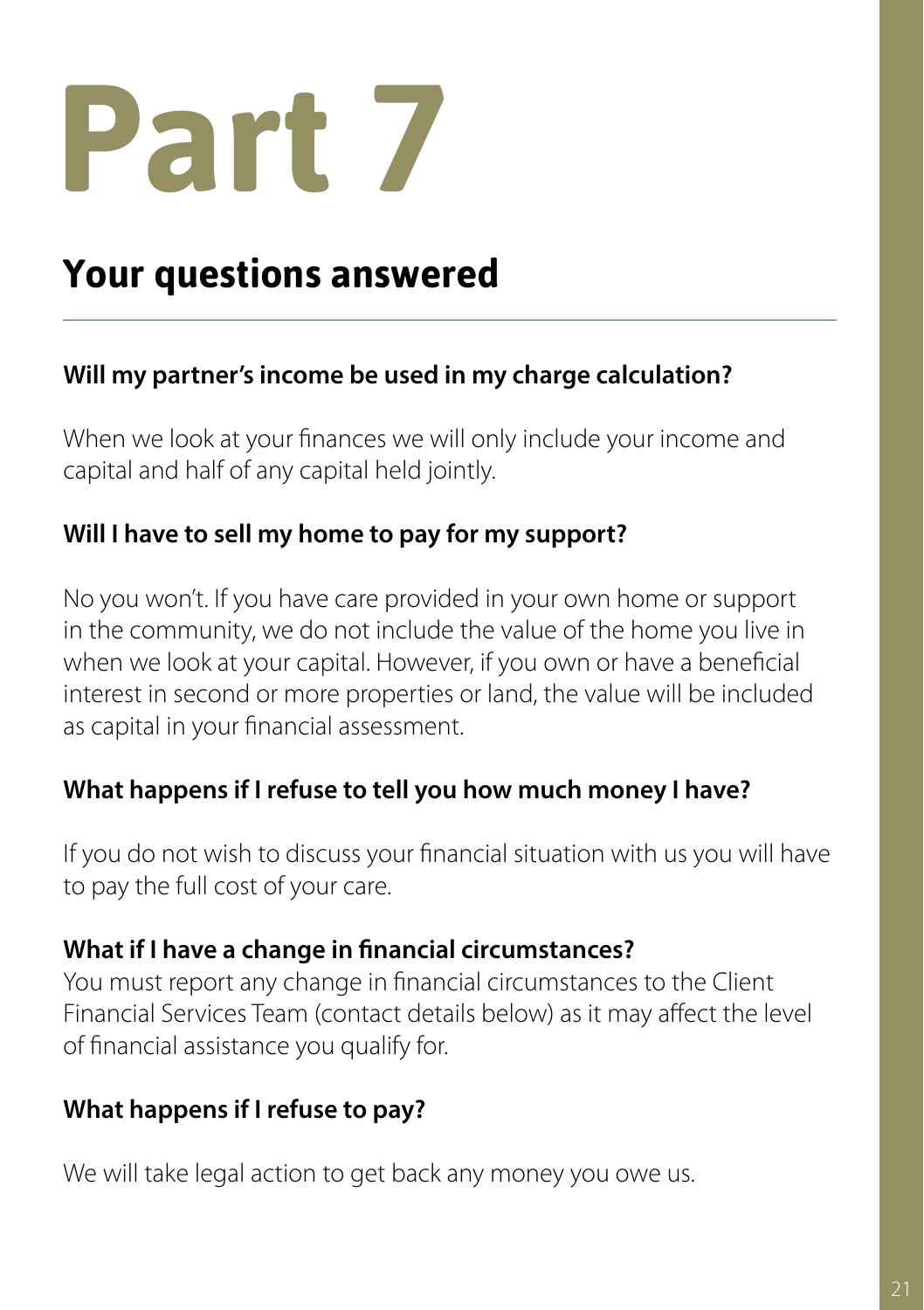#### **How often will I receive an invoice?**

Kentcare Invoices are sent out every four weeks in arrears.

#### **What happens if I receive more/less than my usual service?**

If you are paying less than the full cost of your care, then the amount that you need to pay will only reduce if the total cost of your support service falls below what you pay. If you are paying the full cost of your care, then your charge will reduce if your service is reduced<sup>6</sup>. If your service increases your charge will rise in line with this.

#### **What happens if I need to suspend my usual service?**

If you or your representative need to suspend your service, for example, because you are going on holiday or admitted to hospital, you or your representative must tell the care provider and your social care contact as soon as possible. If this is not done you may still be charged for the period of time you are away.

#### **Will my charge ever be backdated?**

You will be expected to pay for your care from the date you start to receive it.

If you receive backdated payments of a benefit (for example Attendance Allowance/Personal Independence Payment Daily Living Component), this will affect your contribution, and any increase will also be backdated. You will still be better off by claiming.

#### **Can I give money or capital assets away?**

If you give money or capital assets away to avoid paying care fees this is seen as 'deprivation of assets'. This will mean that the assessment of how much you will have to pay may still include the value of the assets that have been given away.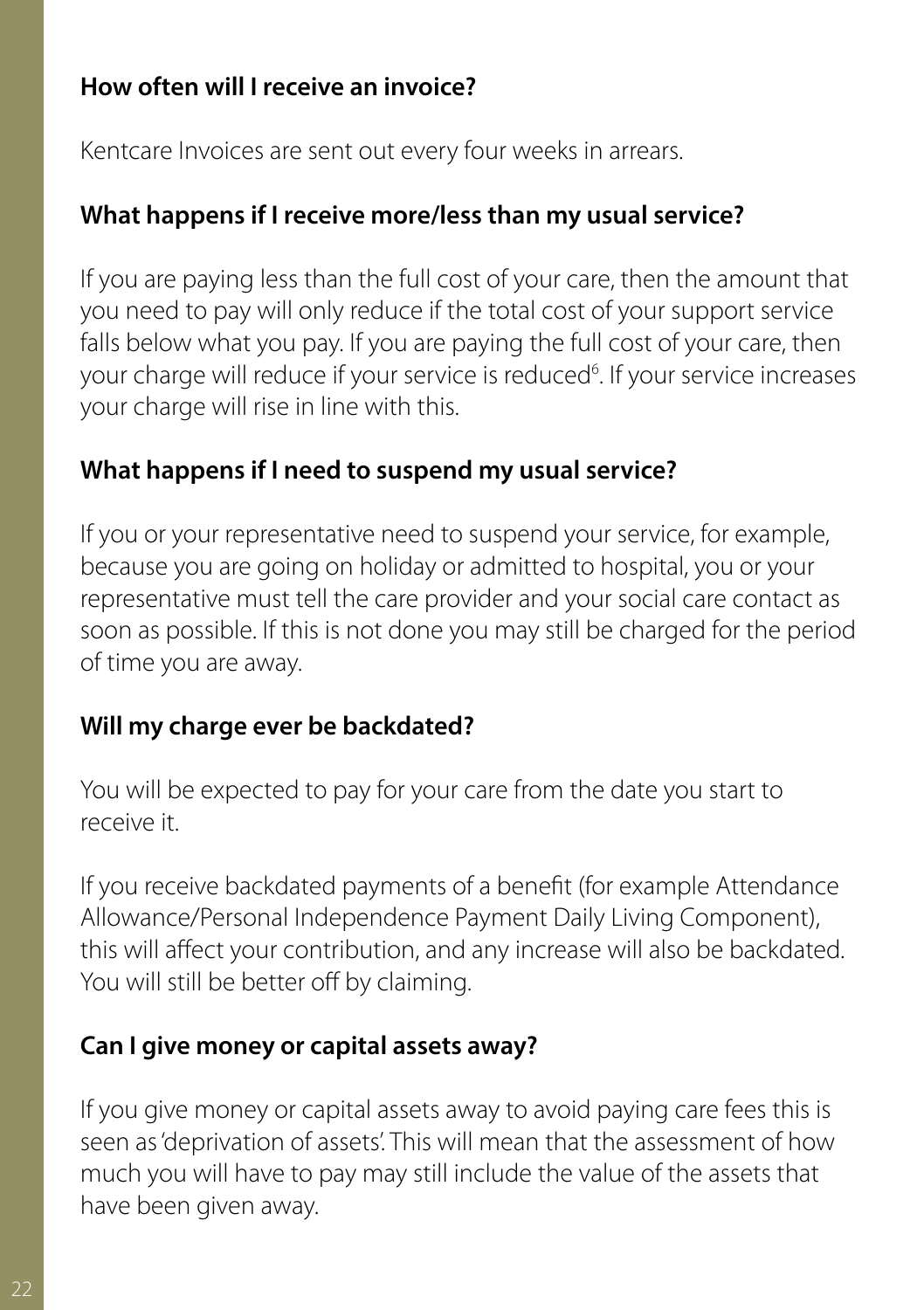#### **What happens if I am struggling to pay?**

If you are in serious financial hardship please speak to your social care contact to discuss what options are available to you.

#### **What if I do not agree with the outcome of the assessment or the services offered?**

If you disagree with the results of your needs assessment or financial assessment you should first speak to the person who completed the assessments.

If this does not resolve the problem you can challenge the decision by using our complaints procedure.

Our leaflet 'Have your say - comments, complaints and compliments' describes how to do this.

For a copy, please call 03000 410 410 or go to our website www.kent.gov.uk

#### **Who can I speak to if I have a question about the financial assessment?**

If you have any questions about the financial assessment please speak to the Client Financial Services on the telephone number below:



03000 41 28 00



Client Financial Services St Peter's House Dane Valley Road **Broadstairs** CT10 3FD